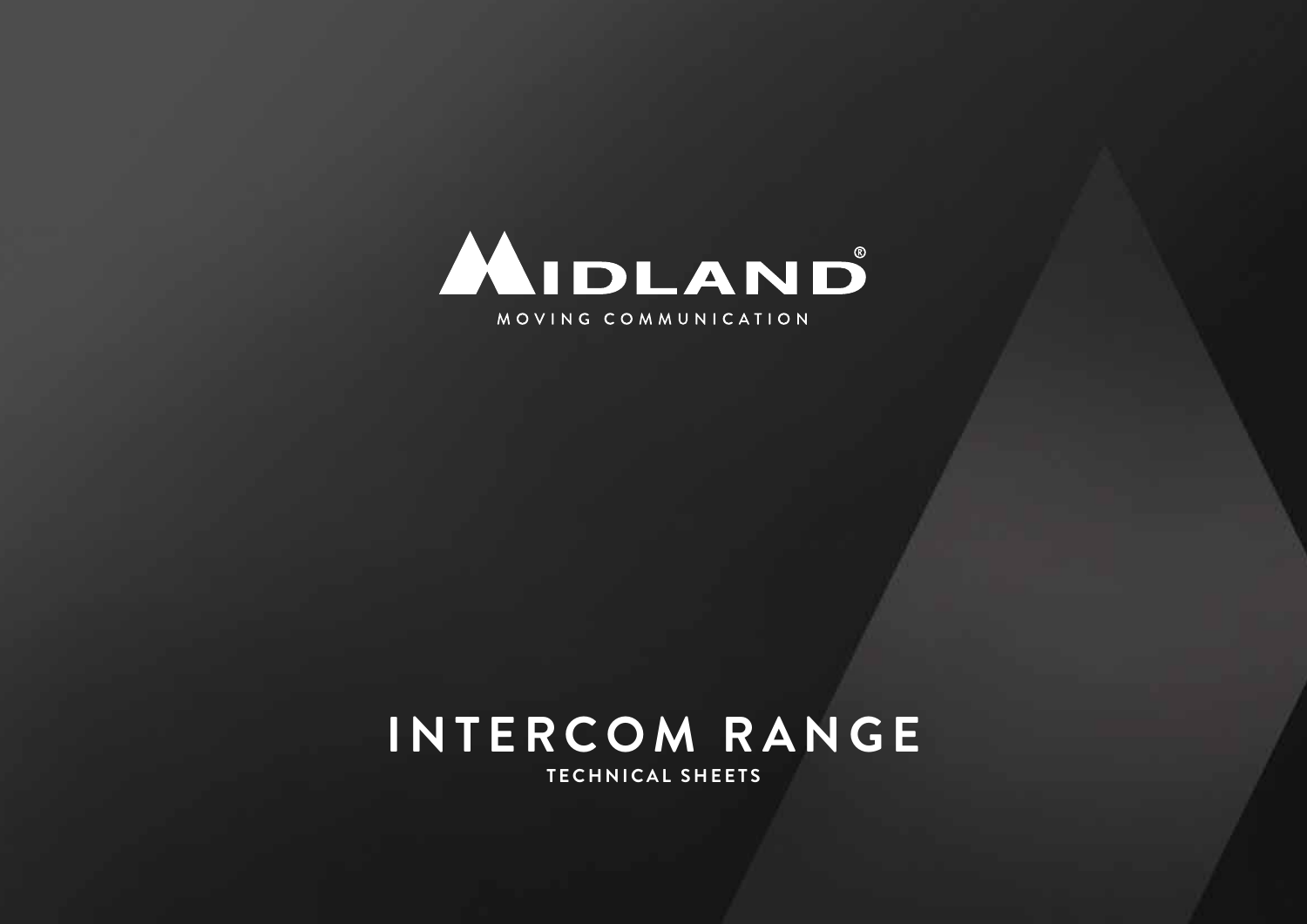# **WHICH INTERCOM SUITS YOU?**



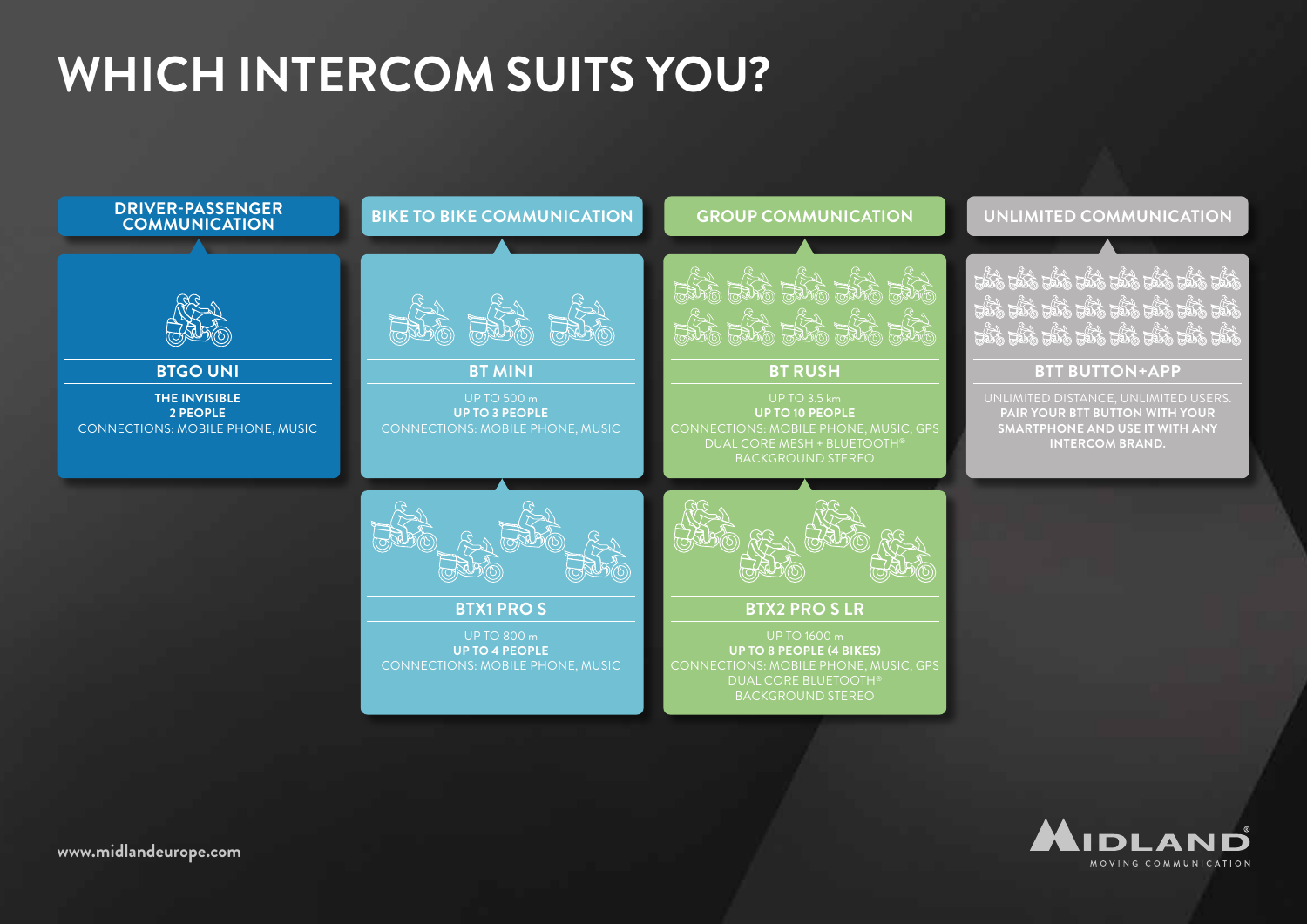# **BT RUSH MESH & BLUETOOTH CONFERENCE COMMUNICATION**





### **STRENGTHS**



winner 2021 red

#### **AWARDED IN THE PRODUCT DESIGN CATEGORY**

**MESH DYNAMIC REPEAT MODE** to extend the distance up to 3.5 km in a group of 6 people (99+ connected).

#### **MESH CONFERENCE MODE**

to communicate up to 10 people, within an area of 1.4 km diameter.

#### **HIGH DEFINITION SOUND BY RCF**

An audio system that guarantees maximum performance in any condition of use. The best possible technology, for a quality never achieved before.

#### **COMPATIBILITY WITH TFT**

and with all connectivity and control systems (BMW, KTM, Ducati...).

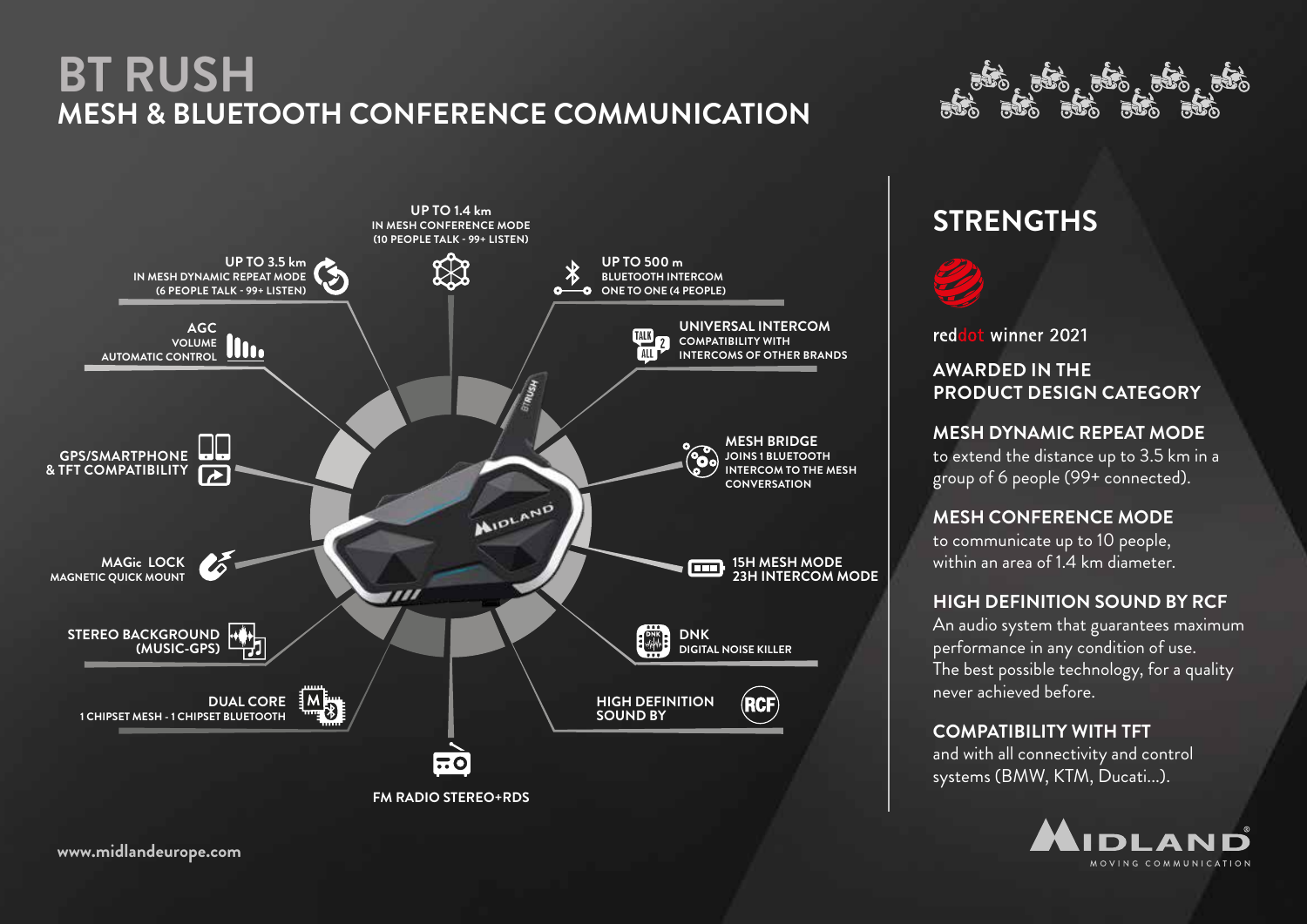|                                         |                       |                                   |                            |                                 | <b>EDITOR</b>                   |
|-----------------------------------------|-----------------------|-----------------------------------|----------------------------|---------------------------------|---------------------------------|
|                                         |                       | <b>BT RUSH</b>                    | <b>CARDO PACKTALK BOLD</b> | <b>SENA 50S/50R</b>             | <b>INTERPHONE U-COM 16</b>      |
| <b>MESH MODE</b>                        | <b>DYNAMIC REPEAT</b> | 6 people talk<br>(99+ listen)     | 15 people (only 6 talk)    | 6 people talk<br>(24 listen)    | 6 people talk<br>(24 listen)    |
|                                         | <b>CONFERENCE</b>     | 10 people talk<br>$(99 +$ listen) |                            | 6 people talk<br>$(99+$ listen) | 6 people talk<br>$(99+$ listen) |
| <b>MESH DISTANCE</b>                    | <b>DYNAMIC REPEAT</b> | Up to 3.5 km                      | Up to 5 mi                 | Up to 5 mi                      | Up to 5 mi                      |
|                                         | <b>PUBLIC</b>         | Up to 1.4 km                      |                            | Up to 1.2 mi                    | Up to 1.2 mi                    |
| <b>ONE TO ONE INTERCOM</b>              |                       | 4 people                          | 4 people                   | 4 people                        | 4 people                        |
| <b>DOUBLE CHIPSET</b>                   |                       | Yes - 1 Bluetooth, 1 Mesh         | Yes - 1 Bluetooth, 1 Mesh  | Yes - 1 Bluetooth, 1 Mesh       | Yes - 1 Bluetooth, 1 Mesh       |
| <b>BATTERY LIFE</b>                     |                       | 15h Mesh/23h Bluetooth            | 13h                        | 9h Mesh/14h Bluetooth           | 9h Mesh/14h Bluetooth           |
| <b>STEREO BACKGROUND</b>                |                       | Yes                               | Yes                        | Yes                             | Yes                             |
| <b>WATERPROOF</b>                       |                       | IPX6                              | <b>IP67</b>                | <b>NA</b>                       | <b>NA</b>                       |
| <b>MOBILE CONNECTION</b>                |                       | Yes 2 phones                      | Yes 2 phones               | Yes 2 phones                    | Yes 2 phones                    |
| <b>GPS CONNECTION TFT COMPATIBILITY</b> |                       | Yes                               | Yes                        | Yes                             | Yes                             |
| <b>FM RADIO</b>                         |                       | Yes                               | Yes                        | Yes                             | Yes                             |
| <b>VOLUME AUTOMATIC CONTROL</b>         |                       | Yes                               | Yes                        | Yes                             | Yes                             |
| <b>UNIVERSAL INTERCOM</b>               |                       | Yes                               | Yes                        | Yes                             | Yes                             |
| <b>MUSIC SHARING</b>                    |                       | Yes                               | Yes                        | Yes                             | Yes                             |
| <b>VOICE ANNOUNCEMENTS</b>              |                       | Yes                               | Yes                        | Yes                             | Yes                             |
| <b>BTTALK UNLIMITED DISTANCE</b>        |                       | Yes                               | No                         | No                              | No                              |
| <b>CONFIGURATION APP</b>                |                       | Yes                               | Yes                        | Yes                             | Yes                             |

 $\mathscr{F}$ 

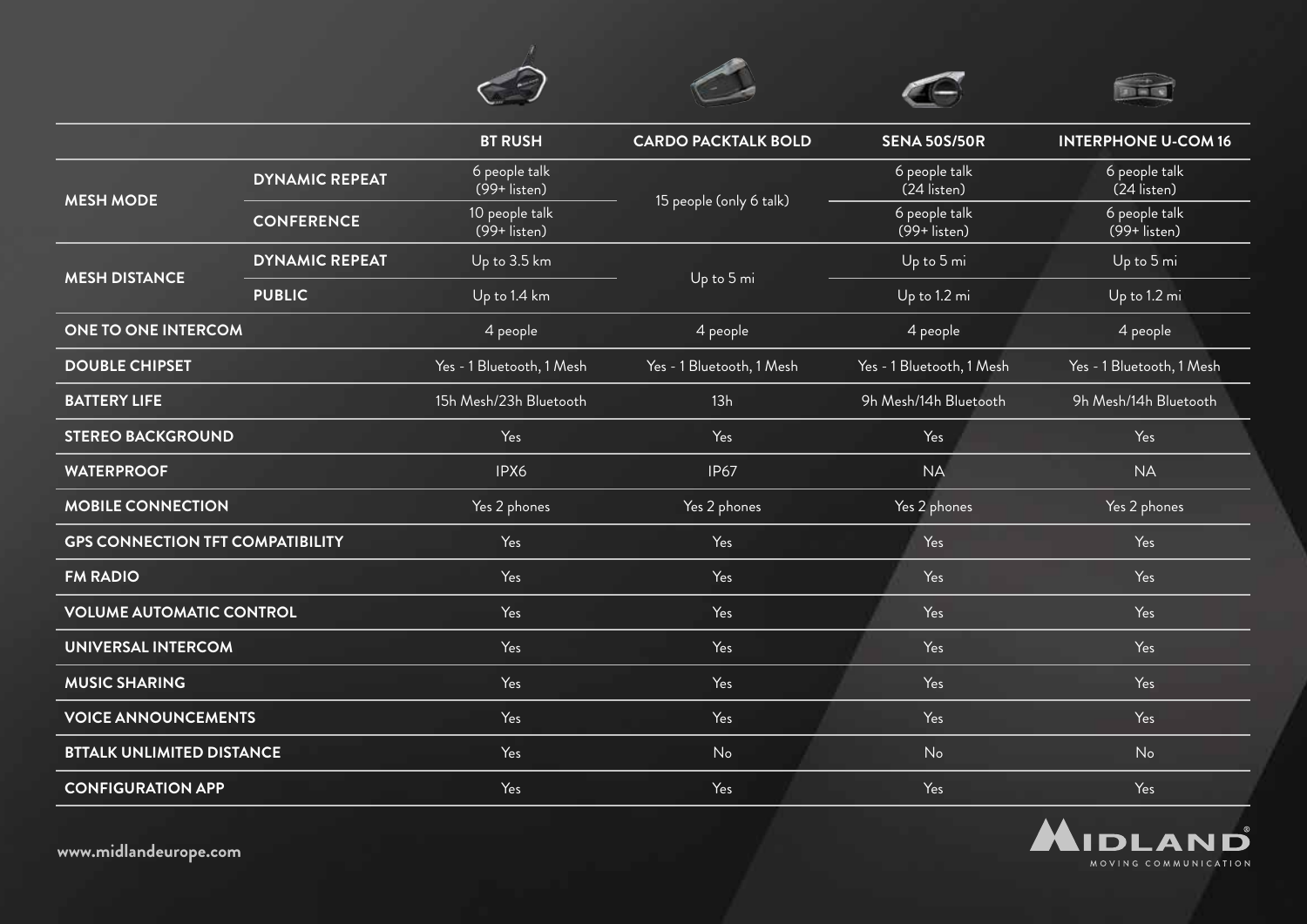# **BTX2 PRO S LR GROUP COMMUNICATION**





### **STRENGTHS**

**BLUETOOTH DOUBLE CHIPSET**

The only one in its category to have 2 Bluetooth chipset.

**23 HOURS' AUTONOMY** Actual use time.

**LONG DISTANCE** Talks up to 1.6 km.

**DNK™ FUNCTION** (Digital Noise Killer) that reduces wind and engine noise up to 80%.

**HI FI SPEAKER** super bass sound.

**COMPATIBILITY WITH TFT**  and with all connectivity and control systems (BMW, KTM, Ducati...).

**COMPATIBLE WITH HIGH DEFINITION SOUND BY RCF**  (optional).

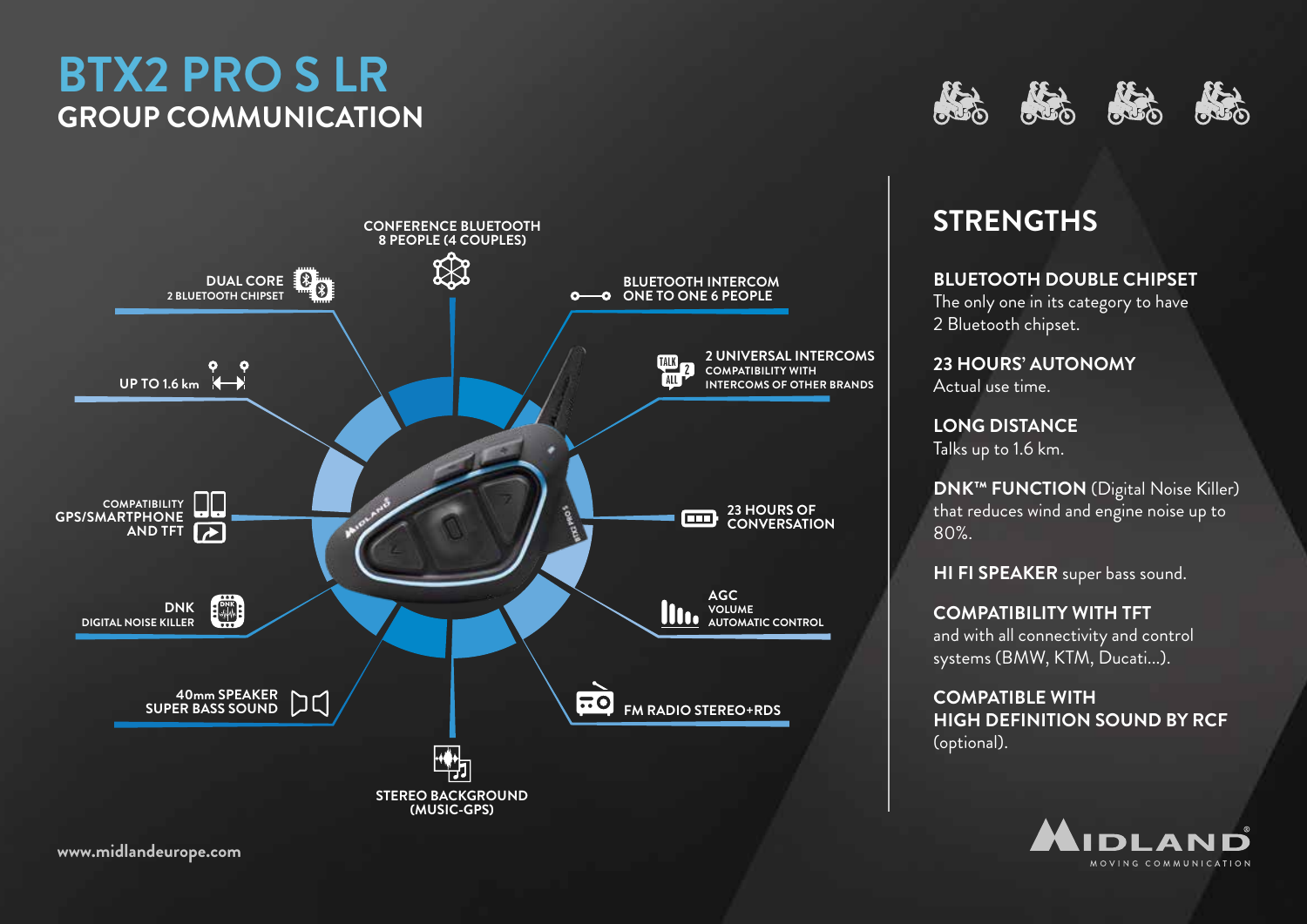|                                                   | <b>BTX2 PROSLR</b>   | <b>CARDO FREECOM 4+</b> | <b>SENA 20S EVO</b> | <b>INTERPHONE AVANT</b> |
|---------------------------------------------------|----------------------|-------------------------|---------------------|-------------------------|
| <b>DISTANCE</b>                                   | Up to 1600 m         | Up to 1200 m            | Up to 2000 m        | Up to 1700 m            |
| <b>BT CONFERENCE</b>                              | 8 people (4 couples) | 4 people                | 8 (4+4) people      | 8 people                |
| <b>ONE TO ONE INTERCOM</b>                        | 6 people             | 4 people                | 8 people            | 8 people                |
| <b>DOUBLE BLUETOOTH CHIPSET</b>                   | Yes                  | No                      | Yes                 | Yes                     |
| <b>BATTERY LIFE</b>                               | 23h                  | 13h                     | 13h                 | 20h                     |
| <b>STEREO BACKGROUND</b>                          | Yes                  | Yes                     | Yes                 | Yes                     |
| <b>WATERPROOF</b>                                 | IPX6                 | <b>IP67</b>             | <b>NA</b>           | Waterproof              |
| <b>MOBILE CONNECTION</b>                          | Yes 2 phones         | Yes 2 phones            | Yes 2 phones        | Yes 2 phones            |
| <b>GPS CONNECTION</b><br><b>TFT COMPATIBILITY</b> | Yes                  | Yes                     | Yes                 | Yes                     |
| <b>FM RADIO</b>                                   | Yes                  | Yes                     | Yes                 | Yes                     |
| <b>VOLUME AUTOMATIC CONTROL</b>                   | Yes                  | Yes                     | <b>NA</b>           | Yes                     |
| <b>UNIVERSAL INTERCOM</b>                         | Yes 2 connections    | Yes                     | Yes                 | Yes                     |
| <b>MUSIC SHARING</b>                              | Yes                  | Yes                     | Yes                 | Yes                     |
| <b>VOICE ANNOUNCEMENTS</b>                        | Yes                  | Yes                     | Yes                 | Yes                     |
| <b>BTTALK UNLIMITED DISTANCE</b>                  | Yes                  | No                      | No                  | No                      |
| <b>CONFIGURATION APP</b>                          | Yes                  | Yes                     | Yes                 | Yes                     |

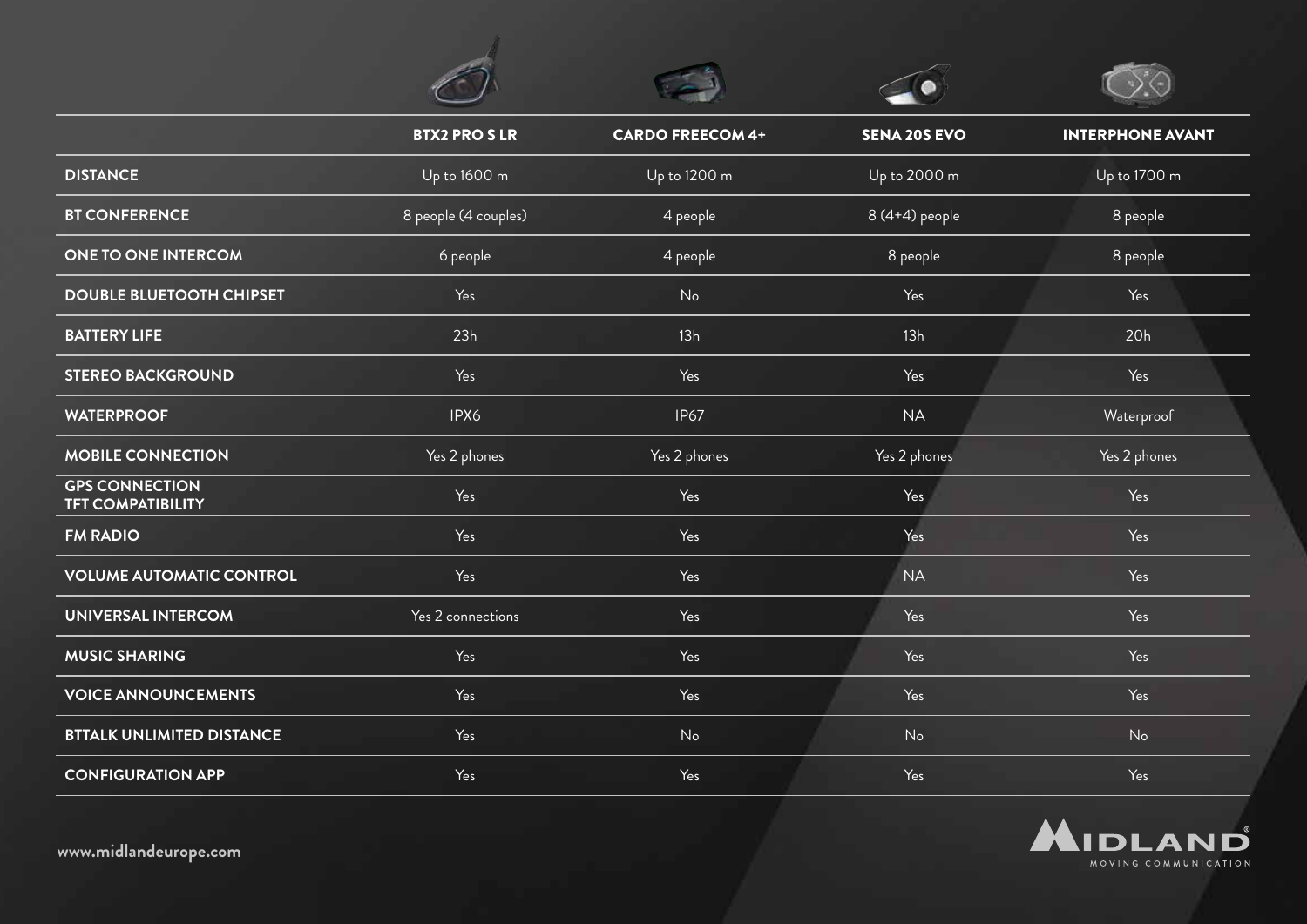### **BTX1 PRO S BIKE TO BIKE COMMUNICATION**



# 



### **STRENGTHS**

#### **4-WAY CONFERENCE**

The only intercom in its category to allow a four-person conference.

**DNK™ FUNCTION** (Digital Noise Killer) that reduces wind and engine noise up to 80%.

**HI FI SPEAKER** super bass sound.

**COMPATIBILITY WITH TFT**  and with all connectivity and control systems (BMW, KTM, Ducati...).

**COMPATIBLE WITH HIGH DEFINITION SOUND BY RCF**  (optional).

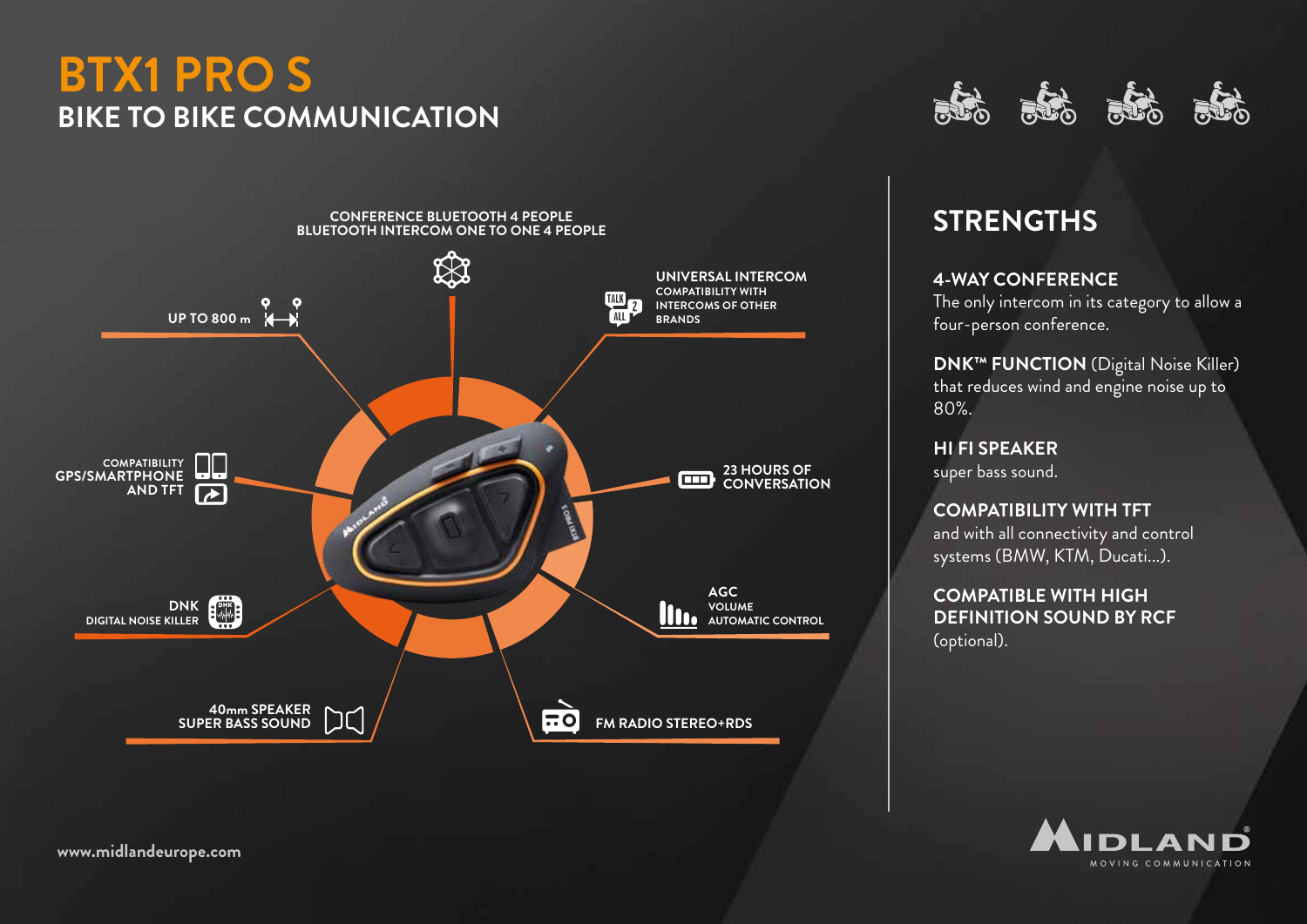|                                                   | <b>BTX1 PROS</b> | <b>CARDO FREECOM 2+</b> | <b>SENA 5S</b> | <b>INTERPHONE U-COM 4</b> |
|---------------------------------------------------|------------------|-------------------------|----------------|---------------------------|
| <b>DISTANCE</b>                                   | Up to 800 m      | Up to 600 m             | Up to 700 m    | Up to 1000 m              |
| <b>BT CONFERENCE</b>                              | 4 people         | No                      | 4 people       | 4 people                  |
| <b>ONE TO ONE INTERCOM</b>                        | 4 people         | 2 people                | 3 people       | 3 people                  |
| <b>BATTERY LIFE</b>                               | 23h              | 13h                     | 7h             | 15h                       |
| <b>STEREO BACKGROUND</b>                          | No               | Yes                     | Yes            | Yes                       |
| <b>WATERPROOF</b>                                 | IPX6             | <b>IP67</b>             | <b>NA</b>      | <b>IP67</b>               |
| <b>MOBILE CONNECTION</b>                          | Yes 2 phones     | Yes                     | Yes 2 phones   | Yes                       |
| <b>GPS CONNECTION</b><br><b>TFT COMPATIBILITY</b> | Yes              | Yes                     | Yes            | Yes                       |
| <b>FM RADIO</b>                                   | Yes              | Yes                     | Yes            | Yes                       |
| <b>VOLUME AUTOMATIC CONTROL</b>                   | Yes              | Yes                     | <b>NA</b>      | Yes                       |
| <b>UNIVERSAL INTERCOM</b>                         | Yes              | Yes                     | Yes            | Yes                       |
| <b>MUSIC SHARING</b>                              | Yes              | Yes                     | Yes            | Yes                       |
| <b>VOICE ANNOUNCEMENTS</b>                        | Yes              | Yes                     | Yes            | Yes                       |
| <b>BTTALK UNLIMITED DISTANCE</b>                  | Yes              | No                      | No             | No                        |
| <b>CONFIGURATION APP</b>                          | Yes              | Yes                     | Yes            | Yes                       |

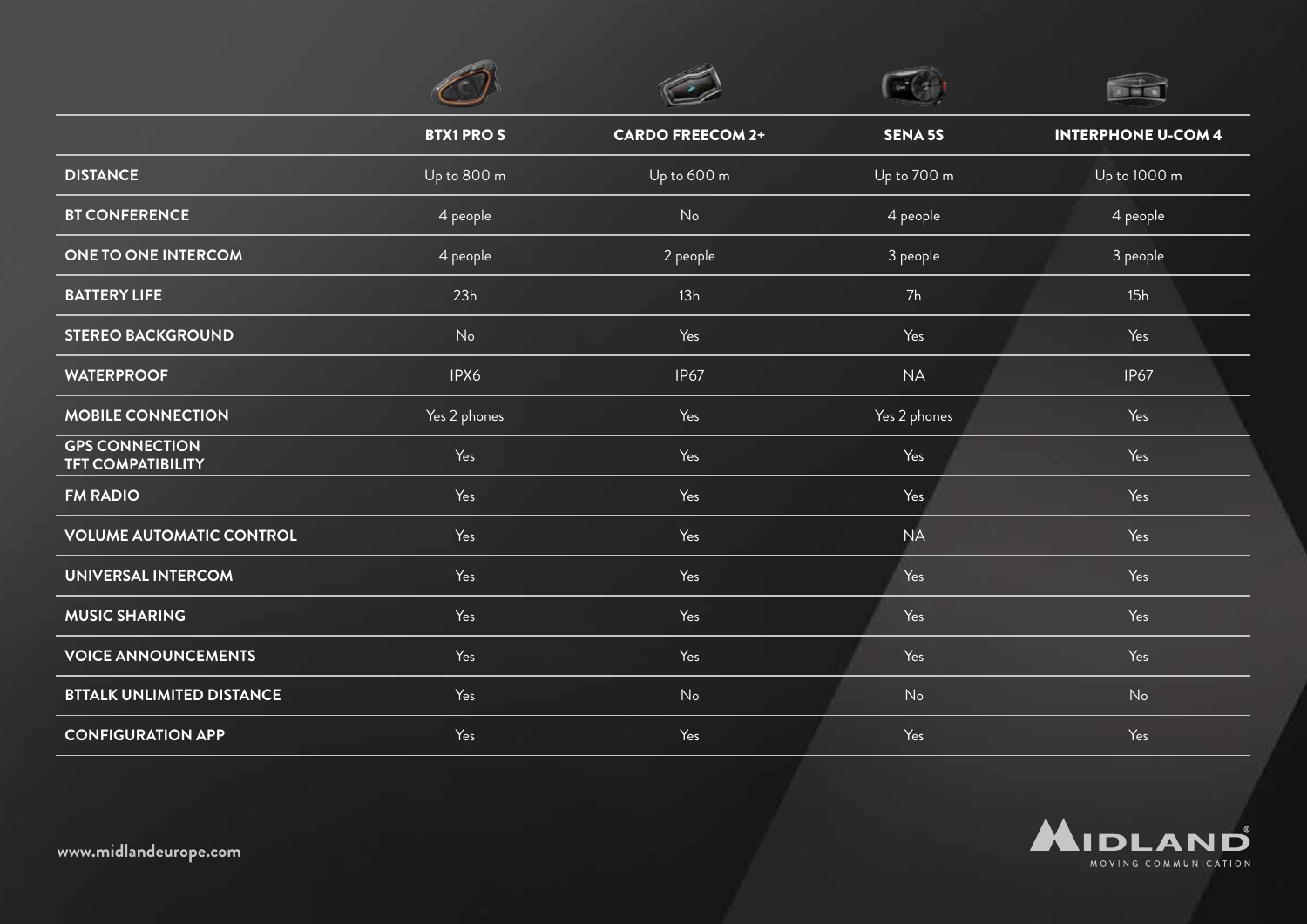# **BT MINI BIKE TO BIKE COMMUNICATION**







### **STRENGTHS**

**PREMIUM INTERCOM WITH ESSENTIAL RIDER FUNCTIONS**

**COMMUNICATION**  up to 3 people - 500 meters.

**SMALL SIZE**

**ONE MULTI-FUNCTION KEY** thanks to which it is possible to control all the functions and connected devices.

**VOICE MESSAGES** for simpler device management.